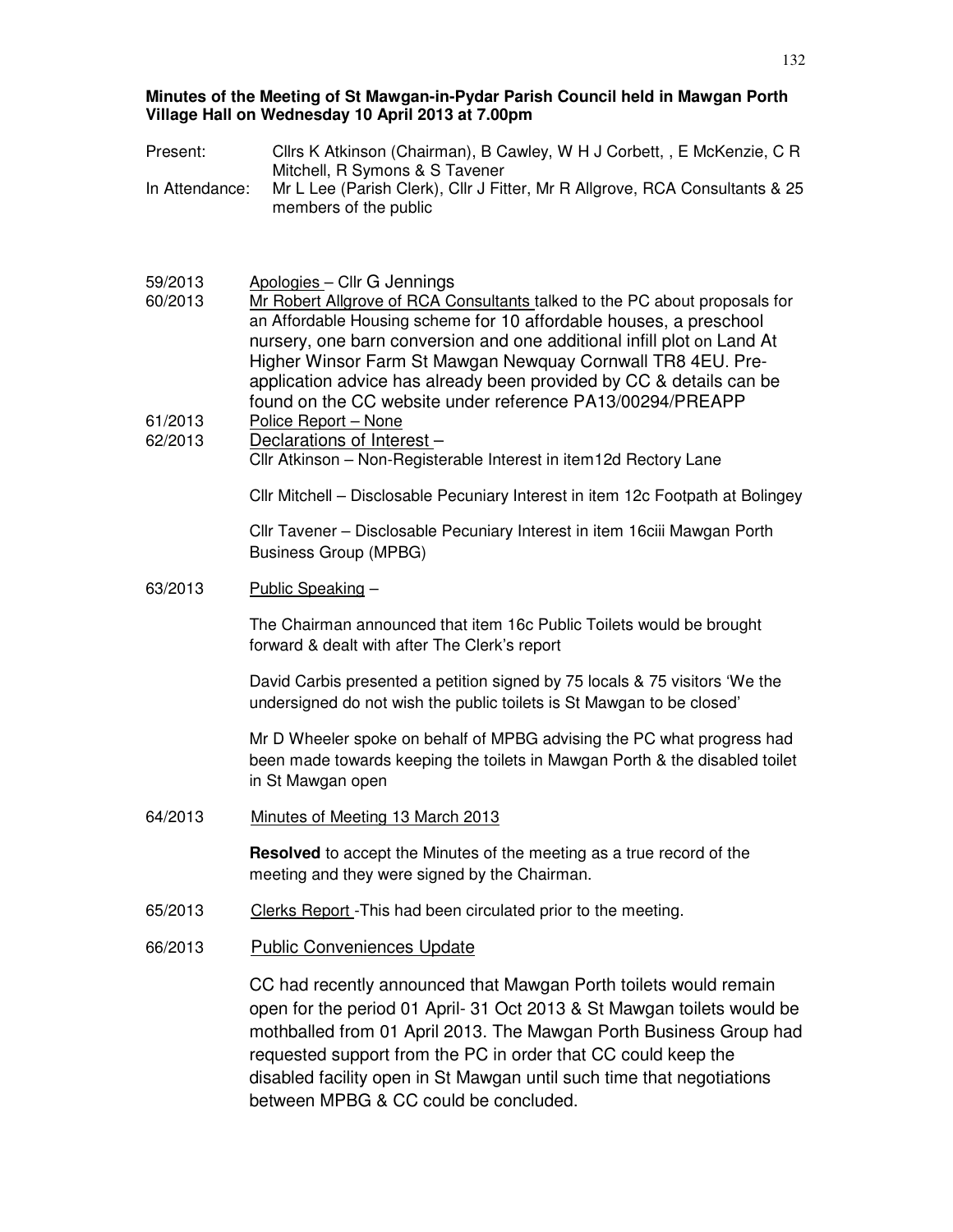Several emails from CC had been received in the last 48 hours giving further details of the proposed agreement between CC & MPBG, including the costs for cleaning & maintaining the St Mawgan toilets.

Cllr Fitter had been instrumental in ensuring that the facilities remained open, pending support from the PC. Cllr Tavener left the meeting after answering questions regarding costs & negotiations with CC.

**Resolved** to support MPBG in order to keep the disabled facility in St Mawgan open. The Clerk will write to CC & MPBG

The Chairman thanked Cllr Fitter & MPBG for their efforts towards retaining the facilities. Cllr Tavener returned to the meeting.

# 67/2013 Planning-

- a. New Applications It was **Resolved** to make the following responses to Cornwall Council
	- i. PA13/01887 Pitch & Putt Mawgan Porth Mr D Barker Erection of a replacement shed **Resolved- No objections** in principle but suggests the new shed might be better located nearer the eastern edge of the site rather than right in the middle
- b. Advices and decisions from Cornwall Council
	- i. PA13/01177 Mordowr Trevarrian Newquay Mr Neil Doherty Proposed conversion of existing integral garage to provide granny annex accommodation and floor extension to provide additional bedroom. **Approved with Conditions**
	- ii. PA13/01061 Son-Kla Gwel An Mor Trenance Mawgan Porth Mr K Lay - Covered way and store and PV Solar Panels. **Approved with Conditions**
	- iii. PA13/01755 Trevedras Farm St Mawgan Newquay Cornwall TR8 4HE Application for Prior Notification for the construction of an agricultural building for storage of machinery and fodder - **Planning Permission Required**
	- iv. PA12/12135 Sand Dunes Mawgan Porth Mr M Al-Bader Demolition of existing dwelling & erection of 2 storey dwelling with annexe – **Approved with Conditions**
	- v. PA13/00195 Beaumar Tredragon Road Mawgan Porth Mr & Mrs R Marland - Extension of time of 09/01648 for proposed dwelling **– Approved with Conditions**
	- vi. **PA12/11676** Bolingey St Mawgan Newquay Mr & Mrs G Thyer Erection of new stone store/shelter for storage of tools and equipment for tending the land **– Permission Refused**
- c. To discuss Enforcement Issues No new issues
- d. Affordable Housing- Cllr Corbett advised that proposal for a site at Carloggas had fallen through as the landowner felt the 'local connection' criteria were too loose. The number of local people on the register is said to have risen from 28 to 51although the PC is currently unaware of which categories these people fall into. **Resolved** to arrange a further meeting with CC Affordable Housing team to bring everyone up to date on the current position. The Clerk will contact Laura Deverell CC to make arrangements

68/2013 Year End Accounts 2012/2013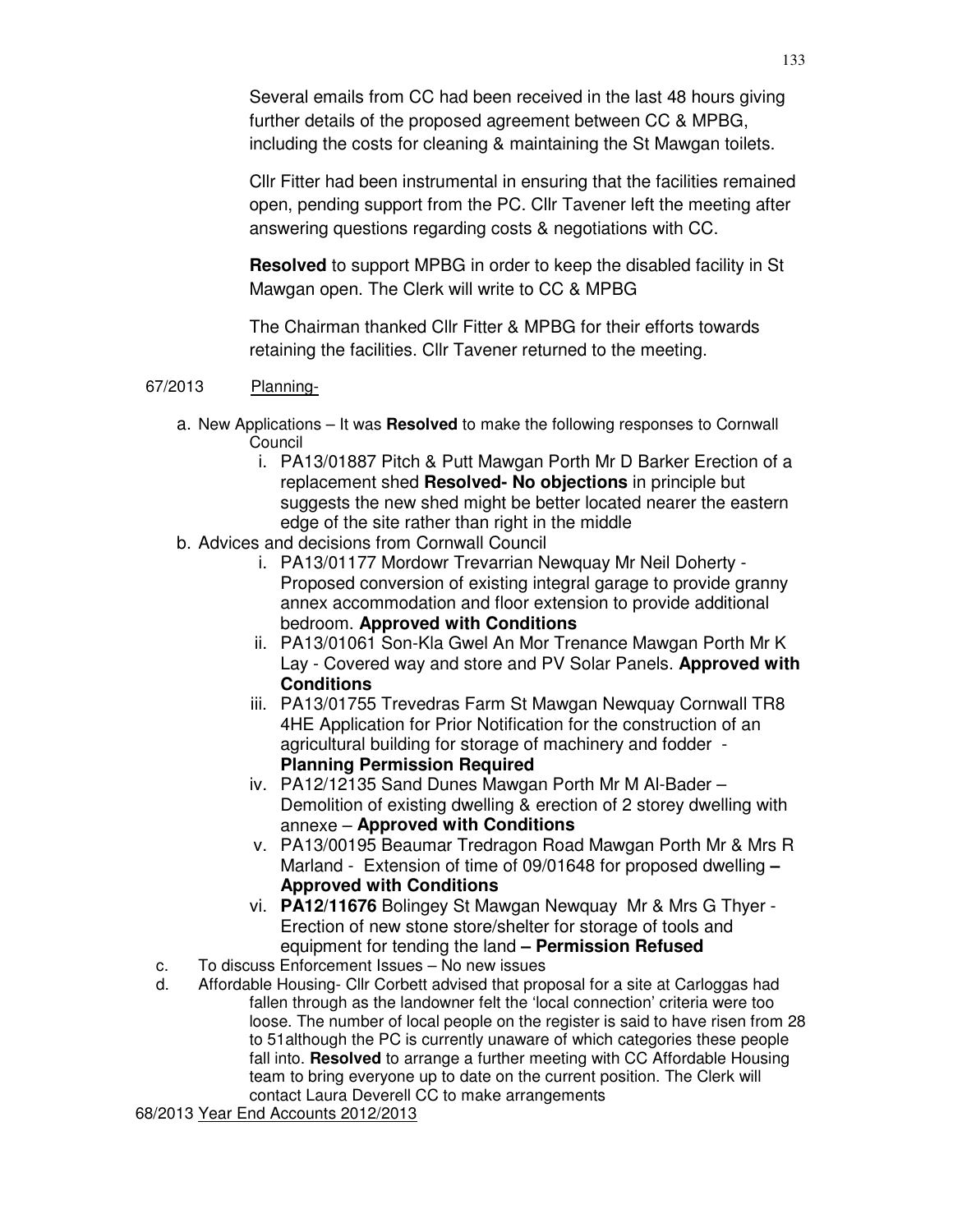The Internal Auditor's Report concluding low risk, had been circulated prior to the meeting

The treatment of the Clerk's 'round sum allowance for home as office'

needs treating differently. The Clerk will consider this & make a recommendation to the PC

Weekly play inspection checklists must now be kept for 21 years. Cllr Tavener volunteered to take on the role. The Clerk will provide him with the checklists for completion.

**Resolved** – To Approve The Statement of Accounts & Asset Register having been previously circulated & these were signed by the Clerk & Chairman

**Resolved** to approve The Governance Statement contained in the Annual Return 2012/13. Parts 1 & 2 of the Annual Return were signed by the Clerk & Chairman

### 69/2013 Amenity Area

- a. Working Group Report- None Received
- b. **Resolved** to approve the memorial & inscription for K McKeown
- c. **Resolved** to approve the memorial & inscription for J McKeown

### 70/2013 Beach & Environment

- a. Working Group Report None Received
- b. Cllr Tavener advised that he could no longer empty the dog bin at the North Steps – The Clerk will contact Cormac to request that they recommence the emptying.

## 71/2013 Transport & Rights of Way

- a. Working Group Report None Received
- b. Footpath 31 –Horse Barrier. The landowner has stated that now the 'No horses' signs are in place, the barrier is no longer essential. The Clerk will write to CC advising them of this, but at the same time putting on record ' The barrier had been in place since the bridge was built & CC took away the vertical post making the barrier ineffective'
- c. Footpath at Bolingey Cllr Mitchell reported back on his meeting with a representative of Cornwall Environmental Consultants to discuss the badger hole usage. Cllr Mitchell then left the meeting. **Resolved** the PC will pay for the initial meeting (£80- £100) & will ask CEC to complete the badger survey for the quoted price of £397.50 +Vat (including the initial meeting fee). Cllr Mitchell returned to the meeting.
- d. SWW- Cllr Fitter advised that a meeting between SWW, May Gurney, CC Streetworks & the local businesses is due to take place on Monday 15 April with a view to resolving concerns over possible loss of business whilst the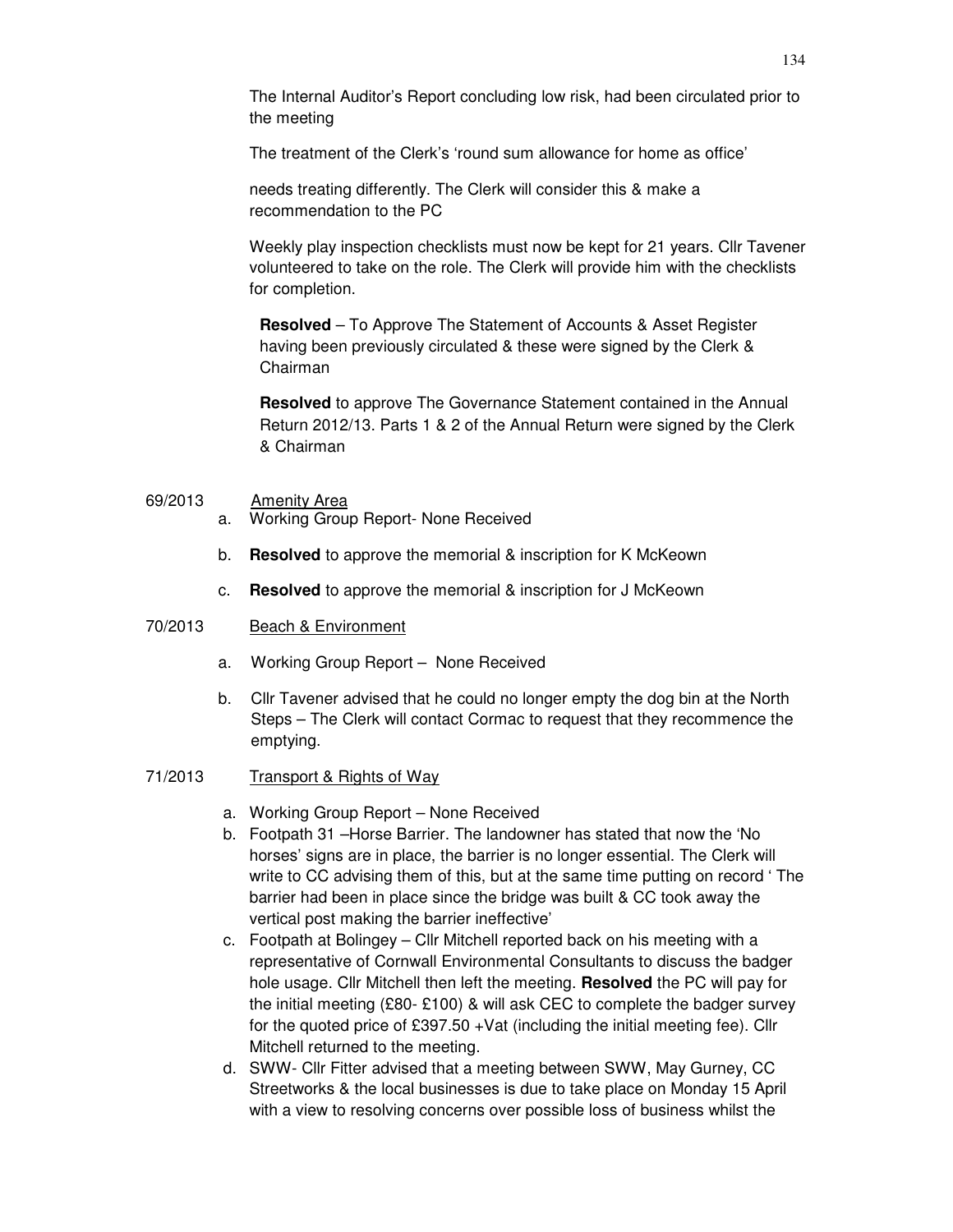mains water pipes are being updated. A meeting is also to take place on Thursday 11 April to discuss clearing tree limbs from Long Lane in order that the double decker bus can continue to call in at the village whilst the main road through the St Mawgan is closed. All the landowners have given their consent to the trees being cut & the Chairman has given permission on behalf of the PC

Standing Orders were suspended. **Resolved** to extend the meeting by half an hour.

e. Rectory Lane – The Chairman left the meeting & Cllr McKenzie took the chair. Copies of documents from the Land Registry had been circulated prior to the meeting. These showed that Rectory Lane itself had been included in the initial registration of The Rectory on the basis of statements from MR M R Williams, the diocesan surveyor & Mr AH Eplett (Church Warden and Parish Clerk 1973).

 CC has advised that the Modification Order application has moved up from 58 in July 2012 to number 45 on its priority list. The PC will now proceed with the appeal to the Secretary of State as resolved in minute 170/2012 at the meeting on 12 September 2012. Cllr Atkinson returned to the meeting & retook the Chair

72/2013 Reports - None

## 73/2013 Accounts

a. It was **Resolved** to pay the following accounts:

| T Michell   | Maintenance March              |    | £ 744.00  |
|-------------|--------------------------------|----|-----------|
| L Lee       | Salary, CiLCA & Expenses March |    | £ 1057.68 |
| M Farmer    | Beach Clean March              | £  | 46.66     |
| <b>CALC</b> | <b>Annual Subscription</b>     | £. | 300.62    |
| D Vickery   | Bus Shelter Clean Jan- March   | £  | 100.00    |
| Total       |                                |    | £ 2248.96 |

- 74/2013 Correspondence for information All circulated
	- a. CC- Town & Parish Newsletter Special Election Edition 14 19 March 2013
	- b. CALC The Week Issues 4
	- c. CC- Cornwall Countryside Access Forum Agenda -19 March 2013
	- d. NNHW Neighbourhood Watch Press Releases 10 & 18 March 2013
	- e. CRCC Cornwall and the Isles of Scilly Rural Partnership Newsletter Issue 1
	- f. CC- Notice of Firework Display (4 minutes) at MP beach at 9.30pm Saturday 20 April
	- g. CC- Closure FP 39 from Grid Ref 185043:67438 to junction with FP35 22 April to 10 May 2013 (24 hours)